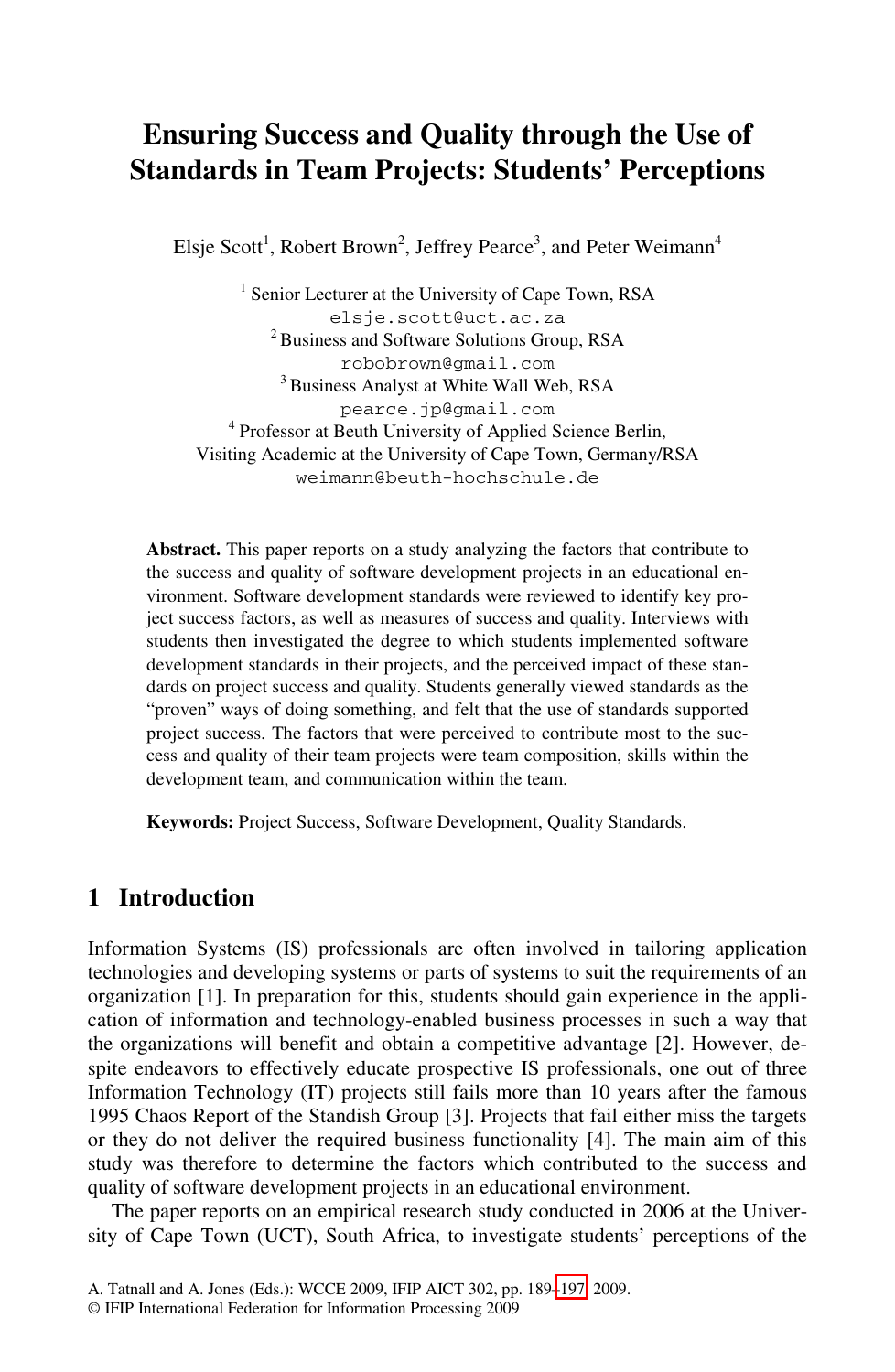factors that contributed to the success and quality of the IS undergraduate system development projects. The paper briefly outlines success and quality as defined in the literature and the relevant factors contributing to success and quality. It comments on standards as determinants and measures of success and quality. The students' perceptions are then compared to those revealed in the literature, various themes are identified, and their relevance to the objectives of the study is discussed.

### **2 Success and Critical Success Factors**

Many different and sometimes very diverse factors can contribute to the success or failure of software projects, making it difficult to define and measure their success [5]. The factors "on time", "within budget" and "to specification" have often been used to measure the success of projects in terms of their outcome [6, 7]. Even though Turner [8] argues that these three factors primarily represent the view of the contractor of a project, they remain the highest ranked factors in a number of different surveys [9, 10]. Other important factors that have been used to assess project success are:

- The fit between between project and organisation [10]
- The consequences of the project for the performance of the business [10]
- The quality levels met [9]
- The satisfaction of users and other stakeholders [11]

Baker, Murphy and Fisher [12] point out that a project can still be perceived as successful even if it has not met the timescale and budget requirements. This implies that the success of a project depends partly on the viewpoints of the different stakeholders [9]; and so project managers in particular cannot ignore what developers consider being important in terms of project success [13]. Furthermore, the success of a project can also be described in terms of how the project affected the team and its individual members with respect to the level of stress, overtime, conflict, satisfaction and the level of motivation [14].

The list of factors *influencing* the success of a project is as diverse as the set of factors *measuring* the success of a project. In a survey by White & Fortune [10] the most frequently mentioned criteria are: clear goals; support from senior management; adequate funds and resources; and realistic schedules. Other project success factors frequently mentioned are: end user commitment; clear communication channels; effective leadership/ conflict resolution; effective monitoring and feedback; flexible approach to change; taking into account past experiences; recognizing complexity; taking account of external influences; effective team building/motivation; and effective management of risk. These critical project success factors are in line with Belassi and Tukel, [15]; Magal, Carr and Watson [16] and Pinto and Slevin [11].

### **3 Quality and Factors Contributing to Quality**

Software quality is an important determinant in the success of software projects [9]. It is therefore not surprising that it is recognized as one of the 10 knowledge areas of the Software Engineering discipline and pervasive in the Guide to the Software Engineering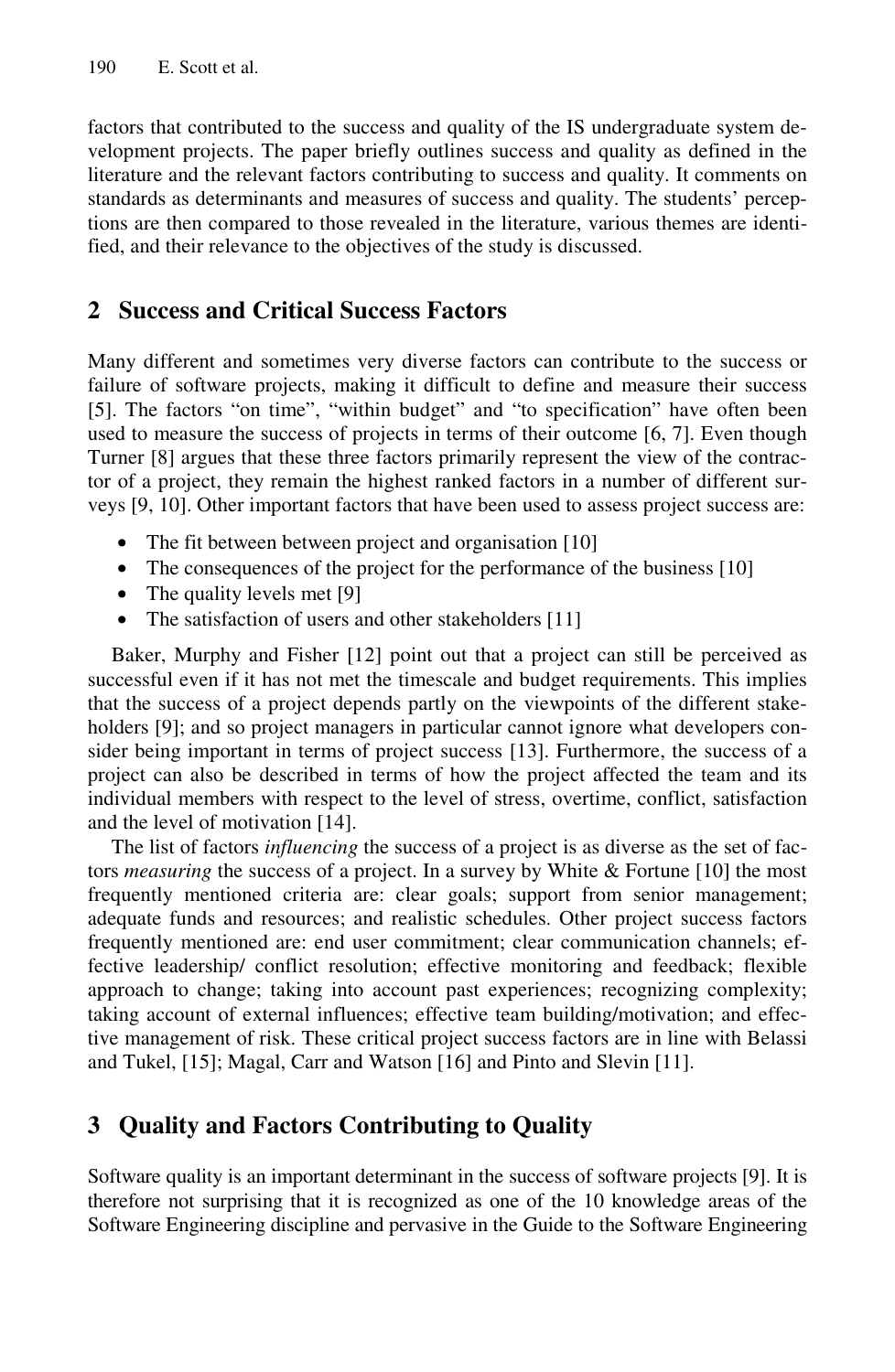Body of Knowledge (SWEBOK) [17]. Software quality has traditionally being defined as "fitness for use" [18]. According to the International Organization for Standardization (ISO) 9001 standard, software quality is "the degree to which a set of inherent characteristics fulfills requirements" [19].

The field of software quality is broken down into three subtopics, namely: Software Quality Fundamentals, Software Quality Management Processes and Practical Considerations [17]. Software Quality Fundamentals refer to the culture and ethics of software engineering, the value, costs and characteristics of quality as well as quality improvement processes. Software Quality Management (SQM) encompasses the different perspectives of software processes, products and resources whereas Practical Considerations refer to requirements, defect characterization, management techniques and measurements.

Software quality factors such as understandability, completeness, conciseness, portability, consistency, maintainability, testability, usability, reliability, structure, efficiency and security constitute non-functional requirements for a software program. In many cases, related attributes of these factors can be used as metrics, which allows subsequent measurement of how well the project goals have been achieved [17]. In addition to the technical qualities of software, the end user's perspective on the usability of a software product must also be considered.

#### **4 Standards as a Requirement for Success and Quality**

Moore [20] states that the sound engineering approaches provided by The Software Engineering Standards of the Institute of Electrical and Electronics Engineers (IEEE) Computer Society and their SWEBOK can be applied to increase the probability of success. According to Moore [20] a standard is a measure of comparison, a characterization to establish allowable tolerances or constraints for categories of items and a level of required excellence. All standards have limitations, and it is often not possible to comply only with one single standard when developing software [21]; because of this, the adoption of standards should not necessarily be viewed as mandatory.

The ISO 9000 family of standards represents an international consensus on good quality management practices that assist organizations to consistently deliver quality products and services across all industry sectors. The ISO/IEC 9126 standard of reference helps to stabilize the software process by providing a framework for the evaluation of software quality [22]. In part 1 of this standard a generic quality model is defined in terms of six quality characteristic, each with its own set of sub-characteristics. Part 2 describes external metrics that are applied to an executable software product in the later stages of developments or during the testing process. Internal metrics (part 3) are applied to a non executable software product in design or the early stages of coding.

The use of standards is also encouraged by the SWEBOK, which consists of ten knowledge areas that establish the appropriate set(s) of criteria and norms for software engineering practice upon which industrial decisions, professional certification and education can be based [17]. Other standards bodies such as the Software Engineering Institute (SEI), ISO, IEEE (SWEBOK), Object Management Group (OMG) and PMI (PMBOK), assist in providing a foundation for project success. These are incorporated in the CxOne quality standard document [23], which contains a number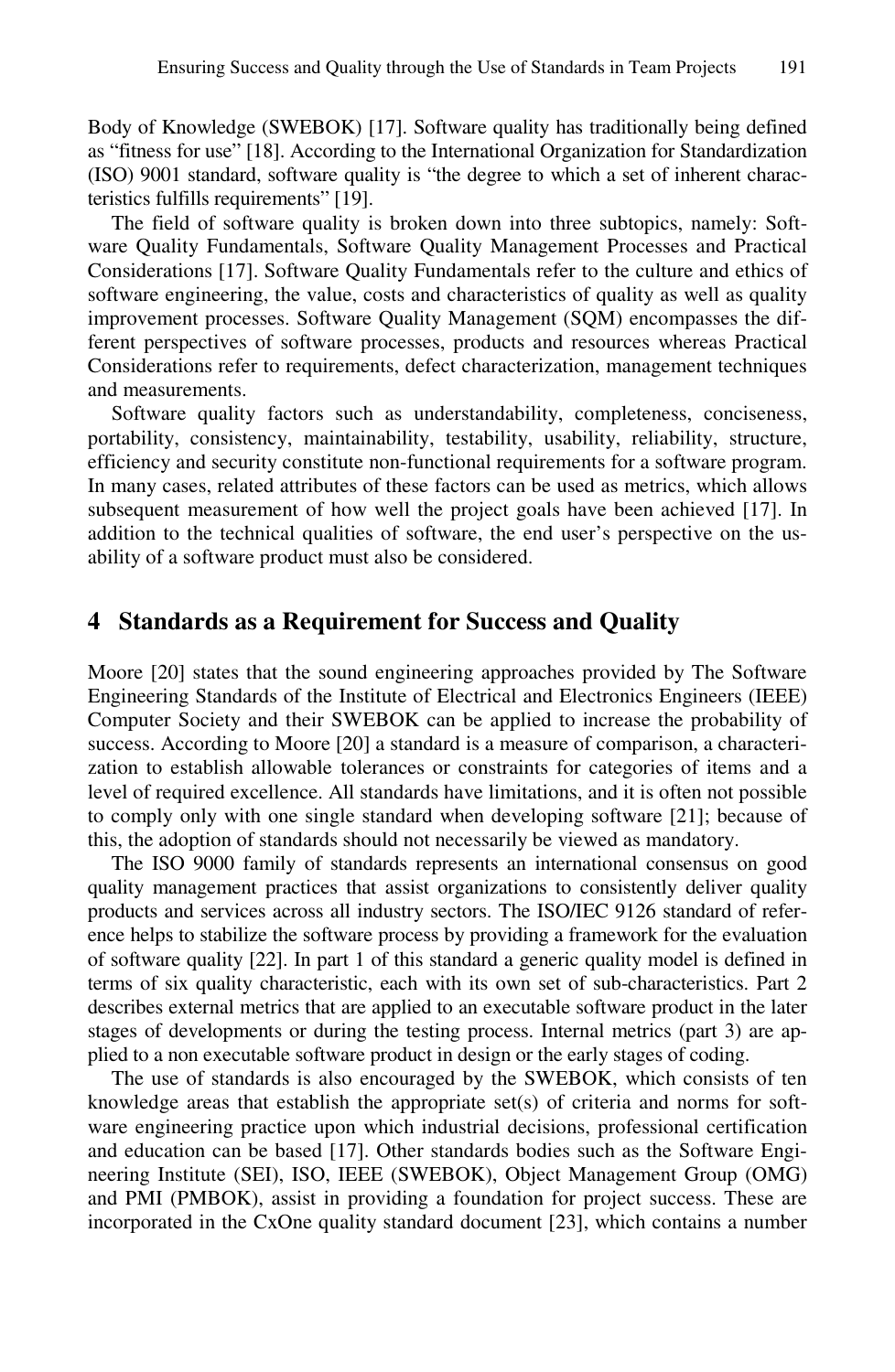of sub-areas including project planning, process planning, testing and verification and validation.

At UCT a systems development group project is one of the major deliverables of the one year capstone course of the IS undergraduate curriculum. The course includes topics like requirements planning, software design, software construction and testing. Templates, checklist, patterns and guides are custom designed and support the creation of the relevant artifacts [24]. A comprehensive assessment strategy implements various instruments to accomplish formal summative assessment, formal continuous assessment and an informal formative assessment [25]. The course content adheres to international curriculum standards as specified in the IS Model Curriculum [2] and the Computing Curricula 2005 [1].

## **5 Research Methodology**

The main aim of the study was to determine those factors contributing to the success and quality of the UCT 2005 IS systems development projects. A case study approach was used to unearth the factors and explore the question: "What are the students' perceptions on success and quality in software development projects in an educational environment?" Several authors agree that a case study approach provides an effective way to examine specific phenomena or to explore a question or an issue of concern in its own context e.g. [26]. According to Flyvbjerg [27] it fosters an in-depth understanding of the issue of concern, and Yin [28] concurs that it helps to link causes and effects. It thus seemed viable to investigate the students' perceived ideas of success and quality, before exploring which factors they thought contributed to the success and quality of their systems development project.

The data was collected in semi-structured interviews. The sample comprised a selection of 13 teams out of a total of 25 teams who completed the course in 2005. The selected teams were representative of teams in the upper, middle and lower mark brackets. In most cases the team leaders were approached for the interviews. In some cases other team members were interviewed as well, accounting for the 18 interviews conducted. The interview comprised three sections. The first was used to gain an understanding of the student's awareness of the role standards play in software development arena. It also provided some insight into the importance the students placed on the usage of standards in their projects. The second section of the interview attempted to identify the student's perception of the impact standards have on the success and quality of the systems development project. The third section was designed to establish the interviewee's awareness of the key areas of software development as revealed in the literature. The interviews were treated as confidential and conducted individually to guarantee anonymity of the interviewees at all stages. Notes were taken during the interview to assist in identifying themes. Additional questions were asked to aid in the understanding of the respondent's viewpoints. The interviews were recorded with the consent of the respondent and transcribed in a textual format to enable the researchers to identify themes guided by Ryan and Bernard [29]. Mind maps as a visual aid assisted to group the various themes into categories as described in the following section.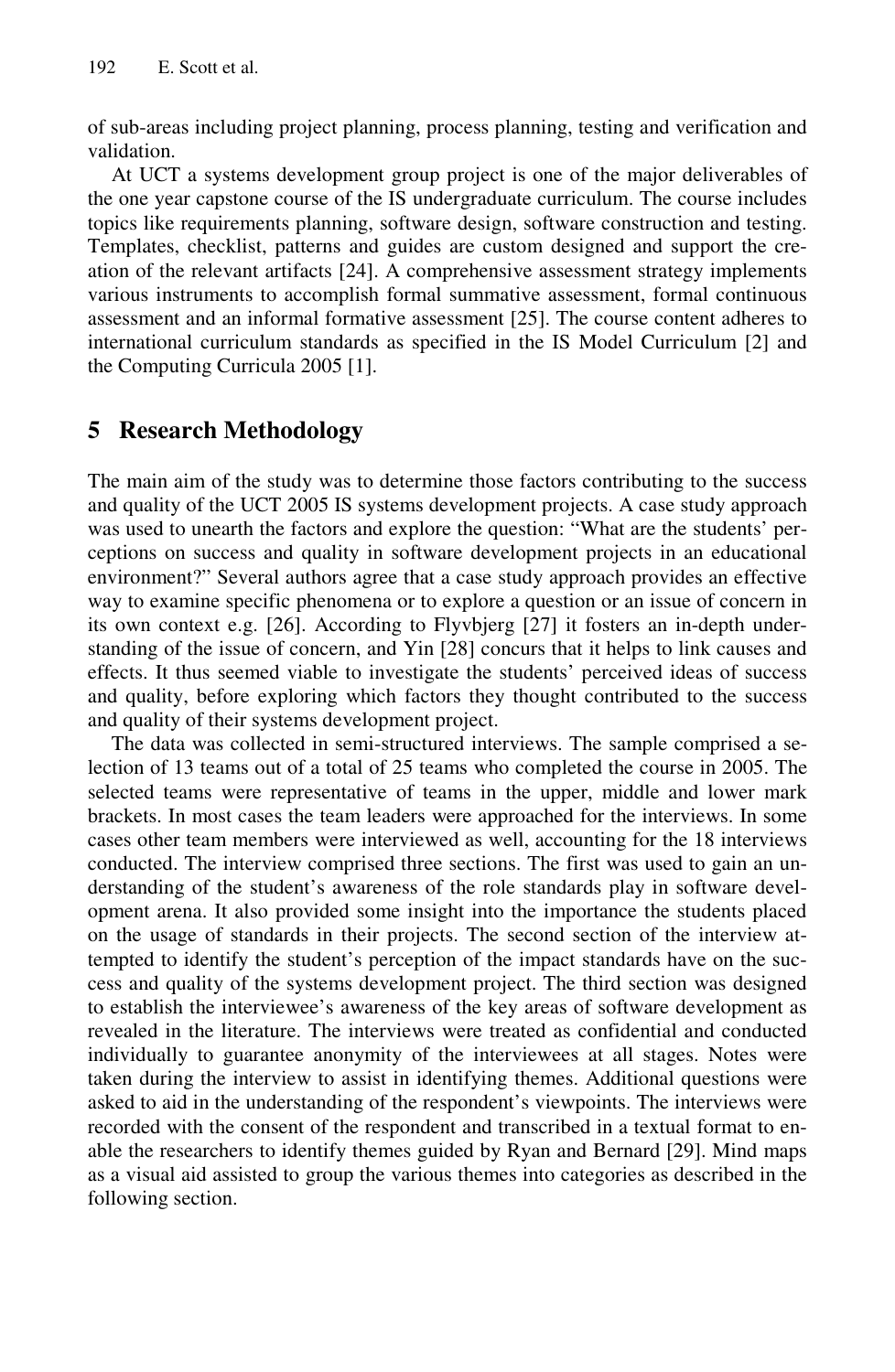## **6 Findings**

We grouped the themes that emerged in the data collection process into six categories namely: factors contributing to the success of projects; factors contributing to the quality of projects; tools and techniques; standards; focus areas; and the adherence to UCT course guidelines.

#### **6.1 Success Factors**

The most important factors contributing to the success of software development projects as mentioned in the interviews were:

*Team roles:* Healthy team dynamics and open communication in software development teams was a major theme raised by most respondents. It was also important that team members exhibited commitment and contributed to a good "mix" of skills and as one of the team members verbally confirmed: "Need to choose the right people, if you don't have the right people, there is no way you can pass the project well."

*Good testing:* Although only three teams claimed to have used formal testing methods, most respondents felt that proper testing is of major importance. This is consistent with the literature which claims that if software is tested properly and functions correctly it contributes to success and quality [18, 30]. Many teams only performed informal testing and did not execute formal testing methods due to poor time management.

*Project sponsors:* The respondents stated that the support given and relevant information obtained from the sponsor enabled them to build up a better system and therefore contributed to the success of the project. Project success was also dependant on meeting the sponsor's requirements.

*Good time management:* "We wasted a lot of time, and were really crammed towards the end. I feel that if we had planned our time better we would have done better". Most respondents agreed that should they have managed their times better, more tasks would have been completed successfully. It is clear that time management was another major theme that emerged from the interviews. Although compulsory, only ten out of the 13 teams interviewed constructed and used their Gantt charts effectively to assist them in task allocation.

*Proper analysis:* The majority of respondents admitted to using tools and techniques such as Use Case diagrams to assist in requirements planning, but only two teams felt that conducting thorough analysis was essential to the success of their projects.

*Coding standards:* Several respondents stated that better adherence to coding standards could have improved their final result.

From the above factors it is clear that the respondents felt that people as stakeholders of a project played an important role in the success of their projects. This is in line with the study of Procaccino et al. [13]. Although the respondents focused more on personal achievements such as their marks and the learning experiences as indicators of a successful project, they agreed that one of main factors for success was to effectively meet the sponsor's requirements.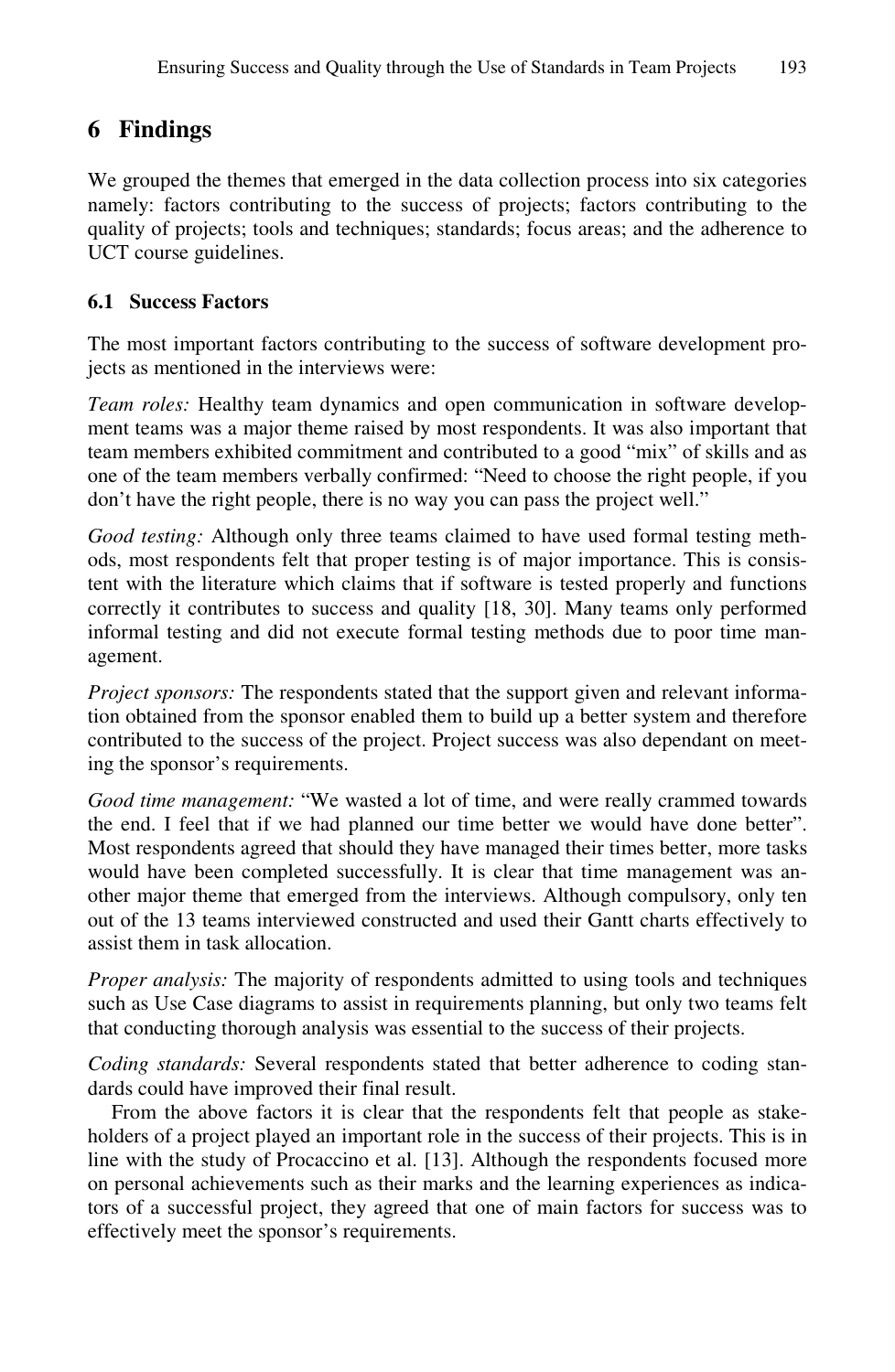### **6.2 Quality Factors**

During the interviews the researchers tried to group the responses on quality in software projects under the six different criteria for quality as depicted in the ISO 9126 standards [22]. Five of the six areas, listed below, were either directly or indirectly mentioned in the interviews.

*Usability*: Phrases like "easy to use", "user friendly", "user interface finish" and "value to end user" were mentioned as determinants of quality.

*Functionality*: Ten out of the 13 teams interviewed, mentioned that "meeting the sponsor requirements" is an important determinant of quality. Other responses reflecting the functionality aspect of quality were "fit for purpose", "innovation" and "value to end users".

*Efficiency*: The themes that emerged from the responses under this area were "speed of use" and "speed and efficiency".

*Maintainability and reliability*: A few respondents mentioned that they view "reliability" and "robustness" as valuable to enhance the quality of a system. One respondent focused strongly on the use of coding standard to make the system "maintainable".

The general perception of students towards quality was primarily that of usability, functionality and efficiency. They considered maintainability and reliability as secondary factors and no mention was made of portability. This could perhaps be contributed to the fact that students gain little experience in the implementation of the software products they develop. Other than this, the data collected regarding students' perceptions of quality correlated with the ISO 9126 standard on quality software [22].

### **6.3 Tools and Techniques**

Several tools and techniques identified in the data collection process impacted directly or indirectly on the projects' success and quality. Respondents mentioned that adhering to the UCT coding standards provided them with useful patterns to create higher quality software products. Unified Modeling Language (UML) artifacts were used to improve requirements planning. Storyboarding and extended UML artifacts were used in the design phase. The project management section was supported by the use of Gantt charts; timesheets, risk analysis and estimation techniques. Testing emerged as a major theme, where respondents reported that test cases were used to perform more structured testing. "Testing to break" was applied more informally and unstructured, but contributed to the quality and success of the projects. A few respondents reported to have used "XP style testing", "acceptance testing" and "unit testing" which contributed to the success and quality of their projects.

### **6.4 Standards**

The majority of respondents defined a standard as "something you need to achieve", whilst others thought that it was the "same way of doing something" or "something" that is consistent and enables a predictable result". Seven of the respondents were of the opinion that standards were important as they provided guidelines, directions or a baseline for comparison. Their general perceptions of standards as an adherence to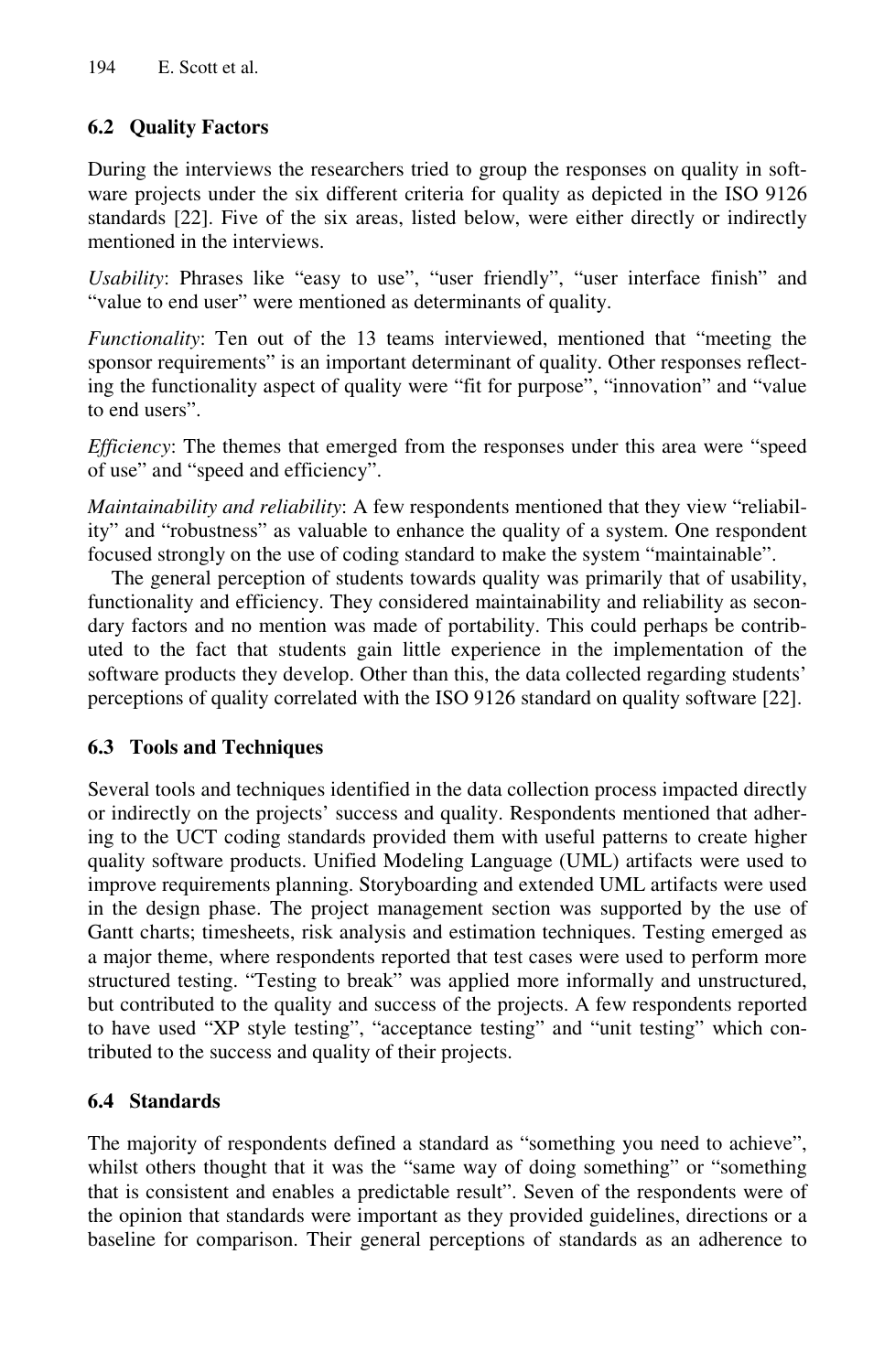sound software engineering approaches, were close to the description of the standards in the literature [20]. Although students felt that using standards was a positive thing, they also felt that it might have limited their abilities within their teams. This is in agreement with Bennatan's [21] viewpoint that standards limit the freedom of developers. Moore [20] however, disagrees as he argues that the use of standards is completely voluntary.

#### **6.5 Focus Areas**

In the third section of the interview process the researchers attempted to gauge the respondent's awareness of the key areas of software development process as identified in the literature. Although the respondents did not list these areas directly, their responses could be categorized under the respective areas: project management, requirement planning, software design, coding and testing. Amongst others, aspects like time management, the overseeing of the project, controlling and organizing events as well as the managing of people and risks received special attention. The responses varied significantly, but comments relating to testing however showed some consistency. Barnett and Raja [18] state that many authors in the literature view testing as a means of achieving software quality. Comments like: "testing is a very, very crucial part of the systems development, and it should occur on a constant basis" and "include quality assurance and checking consistently" confirm that students agree with the view of testing being important to maintain quality and improve their final product.

#### **6.6 UCT Guidelines**

Throughout the project course clear guidelines were given to students in three major areas:

*Project guidelines*: The two top teams felt that their success was largely due to the fact that they followed these guidelines meticulously. The six project teams who obtained middle of the range marks also benefited from following these guidelines. Four of the five teams with very low marks confirmed that they did not follow the guidelines well.

*Coding guidelines:* Almost all the respondents used the UCT coding guidelines as a base for their coding structure and confirmed that it was a critical component of their project success. One team did not benefit from it. They however admitted that they had "no standard conventions" and "little coding experience". In an extreme case the top team used these guidelines as a base to develop their own "self built code generator", reducing the time to produce standardized code.

*Assessment guidelines:* The majority of the teams used the appropriate mark sheets and rubrics available when they produced deliverables throughout the year and when they planned their final presentations (code and project). These teams generally felt that it helped them to meet expectations and this contributed to their success. Three teams, who did not use the mark sheets in their preparation, did not do well.

In general it seemed that where project teams adhered to the UCT guidelines provided, they reaped the benefits by enhancing the quality of their system and achieving success.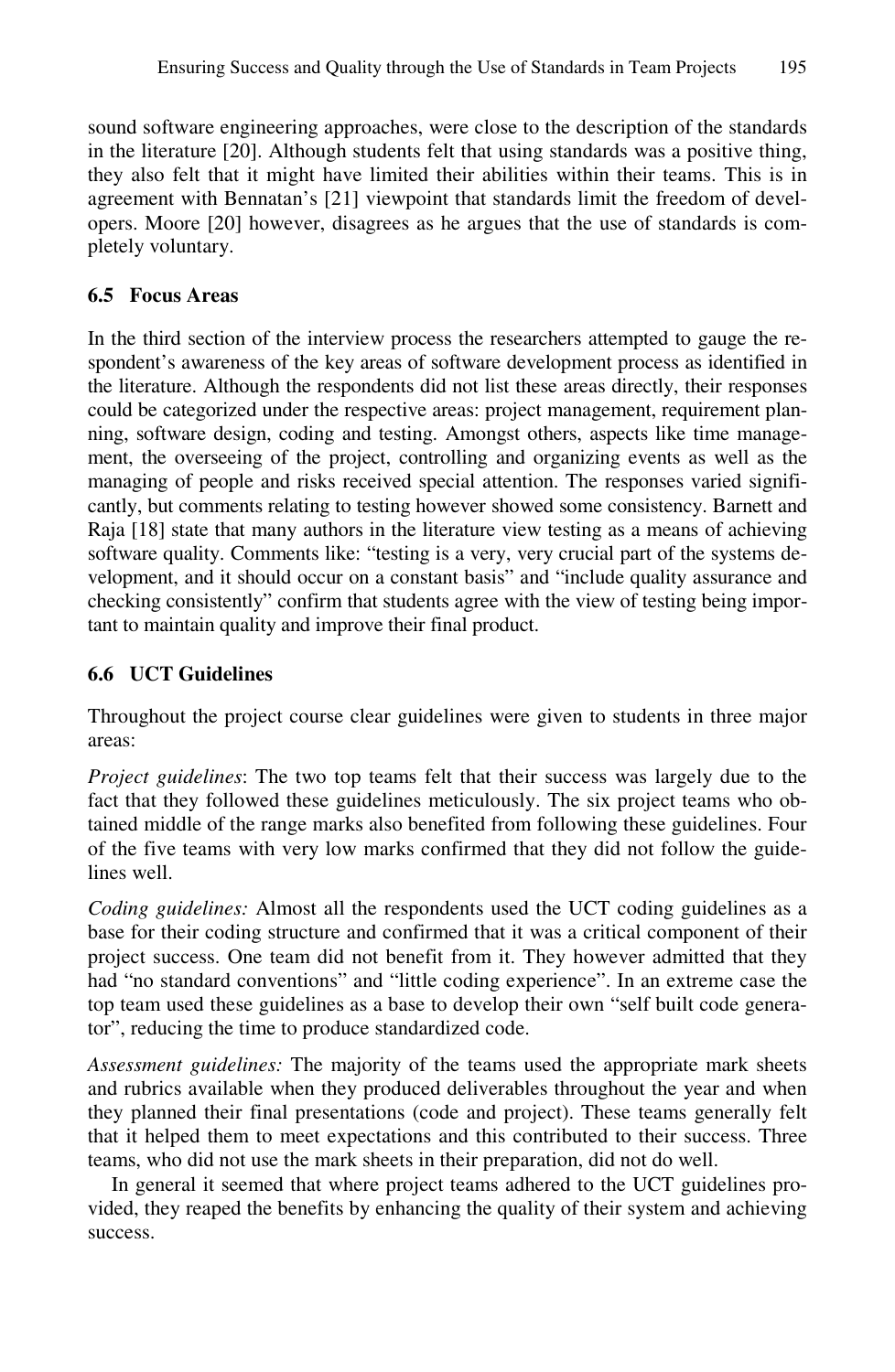## **7 Conclusion**

The main focus of the IS Curriculum design is to provide students with sufficient experience in the application of information and technology-enabled business processes to be able to contribute to the competitive advantage of organizations [2]. Although the students' general perception of the success of projects focused more personal achievements such as the marks obtained and the learning experience of the project, they emphasized the importance of good communication and the correct mix of skills in a project. Their perception of standards as being "very important as they are best practices" and "providing a base", "gives us guidelines", or "give you direction for the future" adheres to Moore's [20] description of the role of standards [19, 22]. Testing was not always implemented in a formal manner in the student projects, but the general perception that it is a "very crucial part of the systems development" confirms the acute awareness of the importance of testing.

Through the "lived" experience of the project, students gained a better understanding of a number of different factors that contribute to the success and quality of systems development projects. Team composition, skills and communication within the teams were seen as major success factors, followed by the need to meet sponsor requirements. Student teams who adhered to the UCT guidelines consistently performed better than those who did not. In view of this finding, it is important to ensure that guidelines are aligned to industry standards and that an awareness of the benefits in using the standards is cultivated throughout the delivery of the course.

**Acknowledgements.** The authors would like to express their gratitude to Brian O'Donovan and Jane Nash for editing the paper. Their useful comments were invaluable in enhancing this paper.

## **References**

- 1. Shackelford, R., McGettrick, A., Sloan, R., Topi, H., Davies, G., Kamali, R., et al.: Computing Curricula 2005: The Overview Report. In: Proceedings of the 37th SIGCSE Technical Symposium on Computer Science Education. ACM, Houston (2006)
- 2. Gorgone, J.T., Davis, G.B., Valacich, J.S., Topi, H., Feinstein, D.L., Longenecker, H.E.: IS 2002: Model Curriculum and Guidelines for Undergraduate Degree Programs in Information Systems. Communications of the Association for Information Systems 11(1), 1–63 (2003)
- 3. The Standish Group: Chaos Report. Standish Group (1995)
- 4. Nelson, R.: IT Project Management: Infamous Failures, Classic Mistakes, and Best Practices. MIS Quarterly Executive 6(2), 67–78 (2007)
- 5. Chan, Y.E.: IT Value: The Great Divide Between Qualitative and Quantitative and Individual and Organisational Measures. Journal of Management IS 16(4), 225–262 (2000)
- 6. Project Management Institute (PMI): PMBOK A Guide to the Project Management Body of Knowledge, 3rd edn. The Project Management Institute, Sylva, NC (2004)
- 7. Schwalbe, K.: An Introduction to Project Management, 2nd edn. Course Technology Cengage Learning, Boston (2008)
- 8. Turner, J.R.: Handbook of Project-based Management. McGraw-Hill, London (1993)